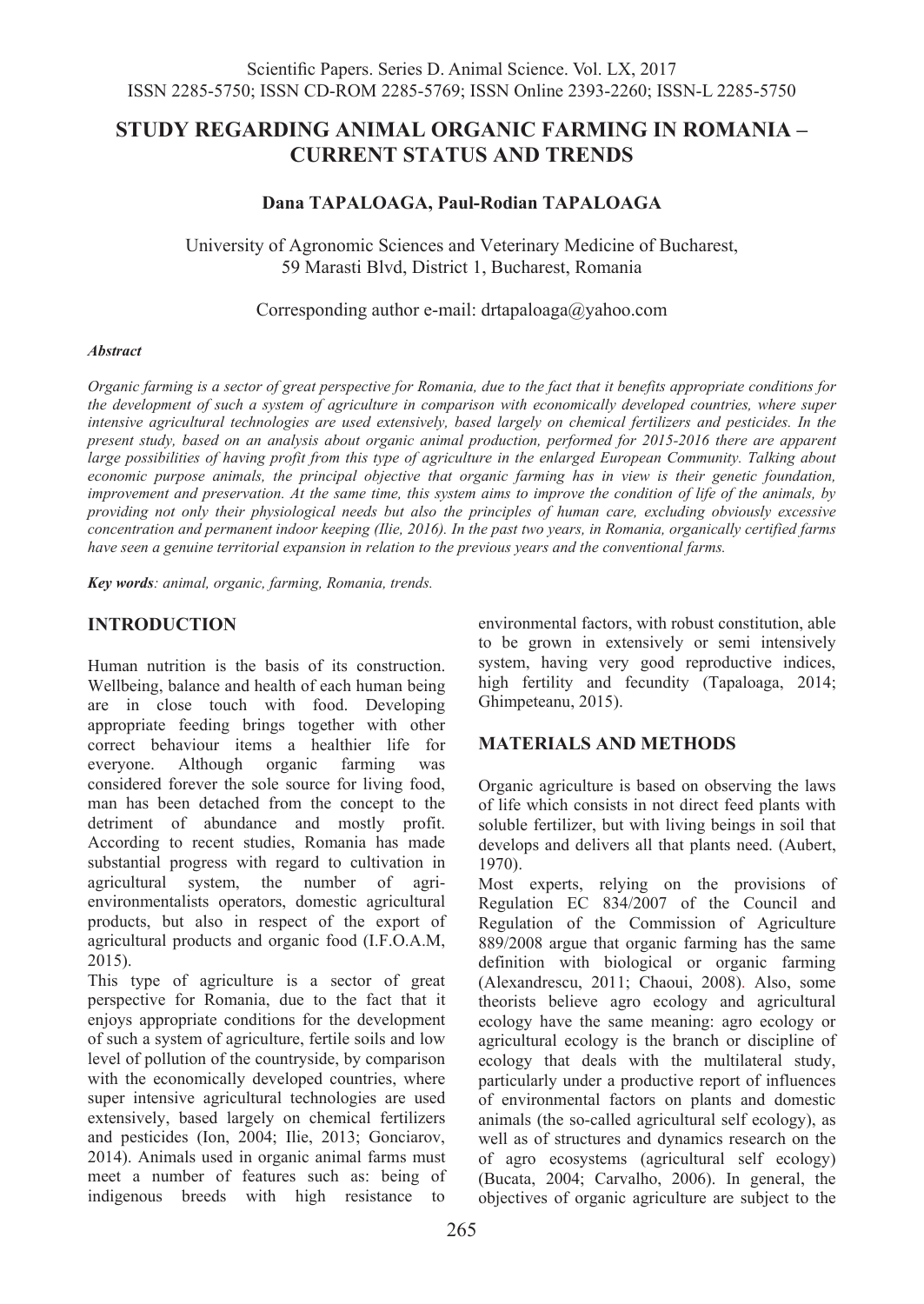sustainable development of agri-environmental systems (Davidson, 2005; Charlier, 2006; Cioruta, 2011).

When we relate to economic purpose animals, as the main objective on which organic farming has in view, it is the genetic fund, targeting respectively its improvement and preservation. At the same time, this system aims to improve the condition of life of the animals, by providing not only physiological needs but also the principles of human care, excluding obviously excessive concentration and permanent indoor keeping. In Romania, in the present study, based on a SWOT analysis a performed for the 2015-2016 period, there are apparently large possibilities of removing the profit from this type of agriculture in an enlarged European Foundation) ). about organic **Community** animal nity (CertRom, T al production, Time

## **RESULTS AND DISCUSSIONS**

In Romania, organic farming covers approximately 450 thousand hectares, just over 3% of the total agricultural area of 14.7 million hectares. Over 70% of this are a is covere d by the ce ereal crops and industrial plants for processing, especially in flat areas from Satu Mare, Arad, Timiș and Dobrudja (CertRom, 2 2014, MARD D, 2015).



Figure 1. Most used areas in cattle organic farming in Romania, conformingly CERTROM/2016 study

According to some statistics of the Ministry of Agriculture , much of th he organic p production, 8 80% is exported. Main trading partners of the ecologic sector are Germany, Austria, Italy, Netherlands, Switzerland and Denmark, which buy raw materials from Romania and then devolved to sell processed products.

The number of companies operating in this sector has risen to about 3800 units in 2007 to approximately 27000 in 2012, increasing by 7 tim mes, but of th ese only 200 0 do marketin ng deals and only 100 process organic products.

Acc cording to some data from the Ministry of Agriculture and Rural Development, ecological products market in Romania is in the full process of development and diversification. The production of organic processed or semi-processed products was small and poorly diversified: 480 tons of sheep cheese, 268 tons of Schweitzer, 330 tons of yellow cheese, 600 tons of honey, 100 tons of canned vegetables and fruits. During 2007-2012, the organic cultivated land increased by 3.5 times, and the number of operators in the organic farming has grown from 3834 to 26736. In Romania, organic farming increases from year to year in a weighted average rate of 23 percent, according to the data from the Ministry of Agriculture and Rural Development. dformal<br>definitions are the definitions of the data all off assembly wedden<br>the data all mining all in in 2015 it was registered to Certain to Certain to Certain and the definitions of the definition of the definition of t

If the area under cultivation in the 2010 eco-system does vastly exceeded 200 thousand hectares, in 2015, the area under cultivation in organic farming in exceed 290 hectares, and according to official data, in the past 5 years the area under cultivation in org ganic farming g increased by 37%. I nterestingly, Romania has come in a short span of time among the first 20 organic exporters worldwide. We export grains, mushrooms, berries, nuts with a value of 75 million euro in 2006 (Agricultural News Magazine, 201 15).

Livestock production farms in Romania represents an activity connected with the land, in which anim mals must h have access t to the areas in the open air, and their number per unit area must be limited to ensure the integrated system between livestock production and crop production (Dobre, 2009; Ilie, 2011; Nitu, 2012). To avoid soil erosion and excessive grazing, the number of animals depending on the area available is determined. In organic farming, animals must be reared according to the rules laid down in the detailed rules. In choosing species and breeds of livestock production, it is taken into account their ability to adapt to local conditions, resistance to disease and vitality (Tapaloaga, 2014).

In the context of an organic farm, pasture/arable land ratio is very important, and represents the basis for ruminants management properly, also very imp portant is th he ratio leg gumes and grasses for proper fertilization, cows and sheep are the species to be exploited most, because through their metabolism returns nutrients in the soil. Poultries and d pigs consum me cereals a and their rati o must have a high energy and protein concentration, so it is difficult for such a formulated ration based only fodder cultivation to be done, being necessary to add supplements.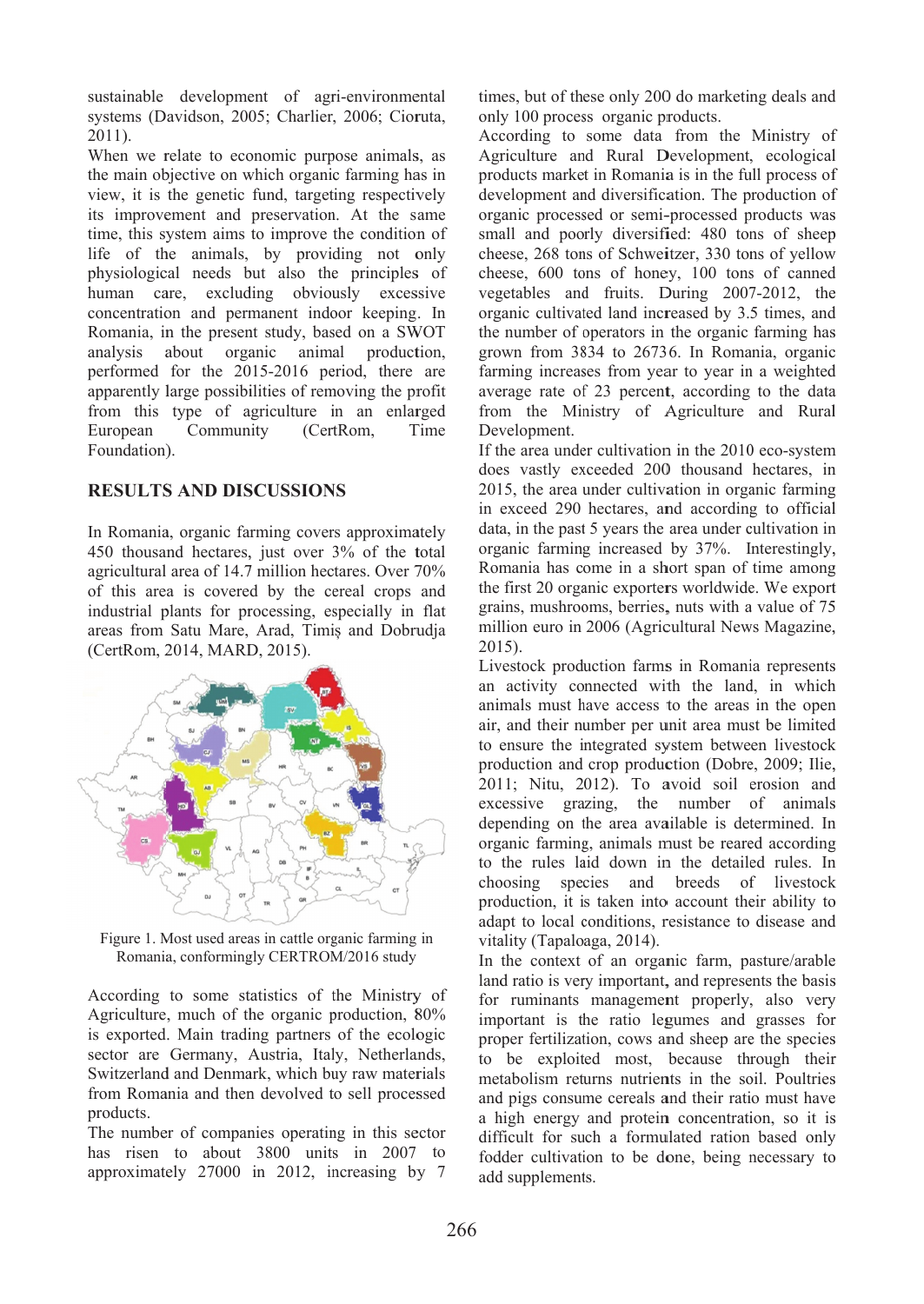a number of 15627 heads of animals reared in organic farming or in conversion, year 2016 comes with a significant increase of this number with about 5620. This means that Romania is still booming on this programme.

| County             | <b>Species</b>   | $C_1$                          | $C_2$          | $C_3$ | Organic                 | No of animals/<br>farm |
|--------------------|------------------|--------------------------------|----------------|-------|-------------------------|------------------------|
| Botoșani           | bovine           |                                |                |       | $\mathbf X$             | 5 heads                |
| Botosani           | bovine           |                                |                |       | $\overline{X}$          | 6 heads                |
| Buzău              | bovine           |                                |                |       | $\overline{X}$          | 9 heads                |
| Buzău              | sheep            |                                |                |       | $\overline{\mathbf{X}}$ | 62 heads               |
| Caraș-Severin      | bovine           |                                | X              |       |                         | 128 heads              |
| Caraș-Severin      | bovine           |                                |                |       | $\mathbf X$             | 54 heads               |
| Caraș-Severin      | bovine           | $\mathbf X$                    |                |       |                         | 179 heads              |
| Caraș-Severin      | bovine           |                                |                |       | $\mathbf X$             | 588 heads              |
| Caraş-Severin      | bovine           | $\mathbf X$                    |                |       |                         | 1 head                 |
| Caraș-Severin      | bovine           |                                |                |       | $\overline{X}$          | 15 heads               |
| Caraş-Severin      | goats            |                                |                |       | $\mathbf X$             | 43 heads               |
| Caraş-Severin      | sheep            |                                |                |       | $\overline{X}$          | 5896 heads             |
| Caraș-Severin      | sheep            |                                |                | Χ     |                         | 354 heads              |
| Caraș-Severin      | sheep            |                                | X              |       |                         | 3142 heads             |
| Caraș-Severin      | sheep            | X                              |                |       |                         | 4223 heads             |
| Caraş-Severin      | sheep            | X                              |                |       | $\mathbf X$             | 1870 heads             |
| Caraș-Severin      | sheep            |                                |                |       | $\mathbf X$             | 112 heads              |
| $\overline{Clui}$  | goats            |                                |                |       | $\overline{X}$          | 129 heads              |
| Doli               | goats            |                                | $\mathbf X$    |       |                         | 160 heads              |
| Doli               | sheep            |                                | $\mathbf X$    |       |                         | 190 heads              |
| Gori               | bovine           |                                |                |       | $\mathbf X$             | 4 heads                |
| Hunedoara          | bovine           | X                              |                |       |                         | 2 heads                |
| Hunedoara          | bovine           |                                |                |       | $\mathbf X$             | 41 heads               |
| Hunedoara          | sheep            | X                              |                |       |                         | 10 heads               |
| Iași               | bovine           |                                |                |       | $\mathbf X$             | 48 heads               |
| Iași               | goats            |                                |                |       | $\mathbf X$             | 120 heads              |
| Iasi               | sheep            | X                              |                |       |                         | 6 heads                |
| Iasi               | sheep            |                                |                |       | $\overline{\mathbf{X}}$ | 266 heads              |
| Neamt              | bovine           |                                |                |       | $\mathbf X$             | 10 heads               |
| Suceava            | bovine           | X                              |                |       |                         | 12 heads               |
| Suceava            | bovine           |                                |                |       | $\mathbf X$             | 290 heads              |
| Suceava            | bovine           |                                | $\overline{X}$ |       |                         | 3 heads                |
| Suceava            | bovine           |                                |                |       | $\mathbf X$             | 122 heads              |
| Suceava            | bovine           |                                | $\mathbf X$    |       |                         | 34 heads               |
| Suceava            | bovine<br>bovine | $\boldsymbol{\mathrm{X}}$<br>X |                |       |                         | 49 heads<br>4 heads    |
| Suceava<br>Suceava | goats            |                                |                |       | $\mathbf X$             | 155 heads              |
| Suceava            | sheep            |                                |                |       | $\overline{\mathbf{X}}$ | 49 heads               |
| Suceava            | sheep            |                                |                |       | $\mathbf X$             | 148 heads              |
| Suceava            | sheep            |                                |                |       | $\mathbf X$             | 126 heads              |

Table 1. Organic certified and in conversion animals in 2015, conformingly CertRom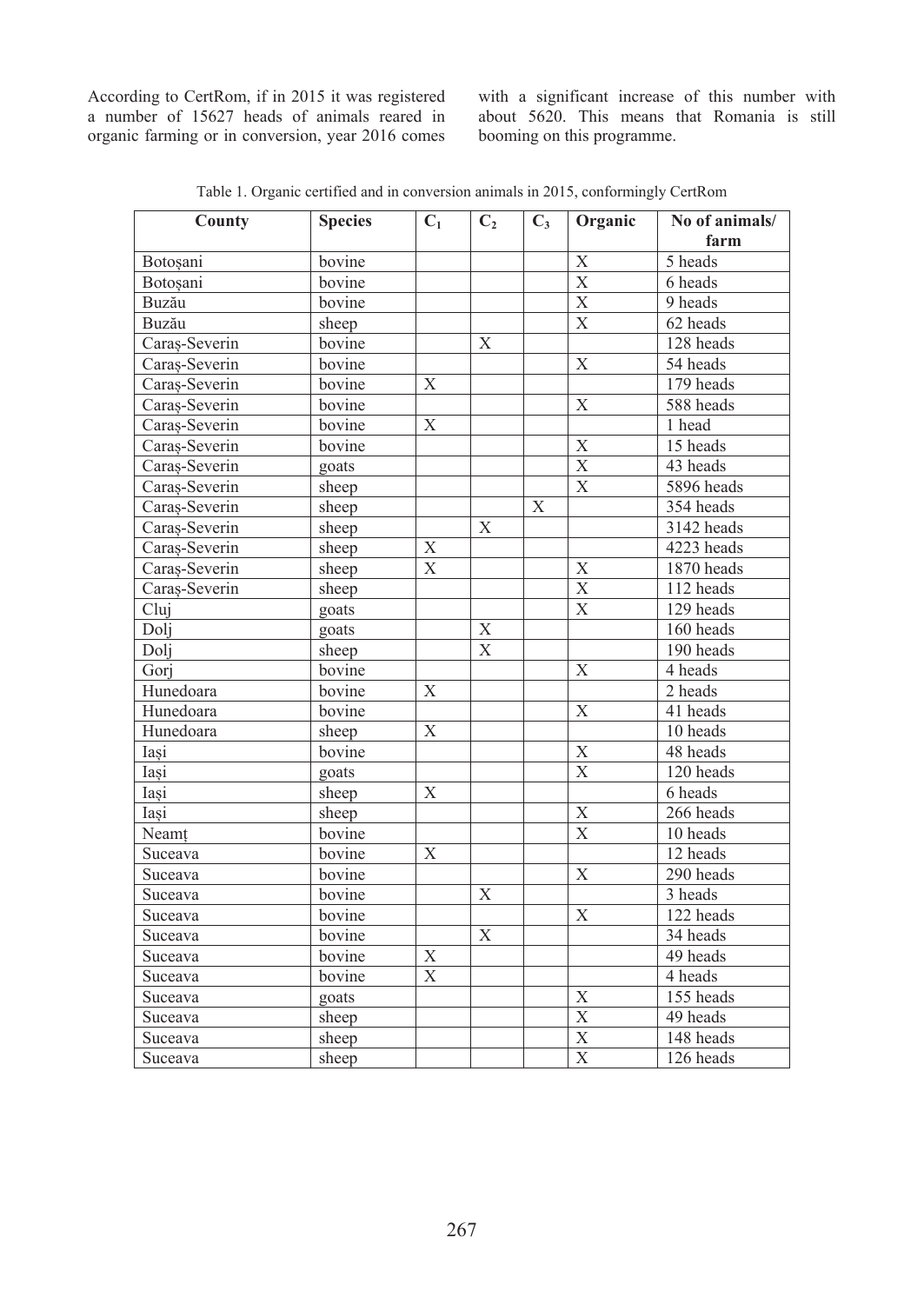| County             | <b>Species</b>   | $C_1$                     | C <sub>2</sub> | $C_3$ | Organic                 | No of animals/farm |
|--------------------|------------------|---------------------------|----------------|-------|-------------------------|--------------------|
| Botoșani           | bovine           | X                         |                |       |                         | 1 head             |
| Botoșani           | bovine           |                           |                |       | X                       | 2 heads            |
| Botoșani           | bovine           |                           |                |       | $\mathbf X$             | 4 heads            |
| Botoșani           | sheep            |                           |                | X     |                         | 351 heads          |
| Botoșani           | sheep            |                           |                |       | X                       | 627 heads          |
| Buzău              | bovine           |                           |                |       | $\overline{X}$          | 8 heads            |
| Buzău              | sheep            |                           |                |       | $\mathbf X$             | 62 heads           |
| Caras-Severin      | bovine           | $\mathbf X$               |                |       |                         | 47 heads           |
| Caraş-Severin      | bovine           |                           |                |       | X                       | 484 heads          |
| Caraş-Severin      | bovine           |                           |                |       | $\overline{\mathbf{X}}$ | 5 heads            |
| Caraş-Severin      | bovine           | X                         |                |       |                         | 52 heads           |
| Caras-Severin      | bovine           |                           |                |       | X                       | 12 heads           |
| Caraș-Severin      | bovine           | $\overline{X}$            |                |       |                         | 287 heads          |
| Caraş-Severin      | bovine           | $\mathbf X$               |                |       |                         | 4 heads            |
| Caraş-Severin      | bovine           |                           |                |       | X                       | 5 heads            |
| Caras-Severin      | bovine           |                           |                |       | $\mathbf X$             | 3 heads            |
| Caraş-Severin      | bovine           | X                         |                |       |                         | 156 heads          |
| Caras-Severin      | goats            |                           |                |       | X                       | 37 heads           |
| Caraş-Severin      | goats            |                           |                |       | $\mathbf X$             | 67 heads           |
| Caraş-Severin      | sheep            | Χ                         |                |       |                         | 6166 heads         |
| Caras-Severin      | sheep            |                           | X              |       |                         | $1226$ heads       |
| Caras-Severin      | sheep            |                           |                | X     |                         | 5132 heads         |
| Caras-Severin      | sheep            |                           |                |       | X                       | 3861 heads         |
| Cluj               | goats            | Χ                         |                |       |                         | 20 heads           |
| Cluj               | goats            |                           |                |       | Х                       | 97 heads           |
| Doli               | bovine           |                           | X              |       |                         | 4 heads            |
| Dolj               | goats            | X                         |                |       |                         | 106 heads          |
| Doli               | sheep            | $\overline{X}$            |                |       |                         | 88 heads           |
| Hunedoara          | bovine           |                           | X              |       |                         | 41 heads           |
| Hunedoara          | bovine           |                           |                |       | X                       | 5 heads            |
| Iasi               | bovine           |                           |                |       | $\overline{X}$          | 22 heads           |
| Iași               | bovine           |                           |                |       | X                       | 31 heads           |
| Iasi               | bovine           |                           |                |       | $\overline{\mathrm{X}}$ | 4 heads            |
| Iasi               | goats            | $\mathbf X$               |                |       |                         | 248 heads          |
| Iași               | goats            |                           |                |       | Х                       | 41 heads           |
| Iasi               | sheep            | $\boldsymbol{\mathrm{X}}$ |                |       |                         | 46 heads           |
| Iasi               | sheep            |                           | $\mathbf X$    |       |                         | 11 heads           |
| Iasi               | sheep            |                           |                |       | Х                       | 110 heads          |
| Neamt              | bovine           |                           |                |       | $\overline{X}$          | 10 heads           |
| Vaslui             | bovine           | $\mathbf X$               |                |       |                         | 15 heads           |
| Vaslui             | goats            | $\mathbf X$               |                |       |                         | 27 heads           |
| Vaslui             | sheep            |                           |                |       | X                       | 223 heads          |
| Vaslui             | sheep            | $\overline{X}$            |                |       |                         | 80 heads           |
| Suceava            | bovine           |                           | X              |       |                         | 9 heads            |
|                    | bovine           | Χ                         |                |       |                         | 61 heads           |
| Suceava            |                  |                           |                |       | Χ                       | 425 heads          |
| Suceava<br>Suceava | bovine<br>bovine | X                         |                |       |                         | 34 heads           |
| Suceava            | bovine           |                           |                |       | X                       | 239 heads          |
| Suceava            | bovine           |                           | Χ              |       |                         | $21$ heads         |
| Suceava            | bovine           |                           |                |       | $\overline{\textbf{X}}$ | 3 heads            |
| Suceava            | goats            |                           |                |       | $\overline{\mathbf{X}}$ | 161 heads          |
| Suceava            | sheep            |                           |                |       | $\mathbf X$             | 218 heads          |
| Suceava            | sheep            |                           |                |       | $\mathbf X$             | 230 heads          |
|                    |                  | X                         |                |       |                         | 18 heads           |
| Suceava            | sheep            |                           |                |       |                         |                    |

Table 2. Organic certified and in conversion animals in 2016, conformingly CertRom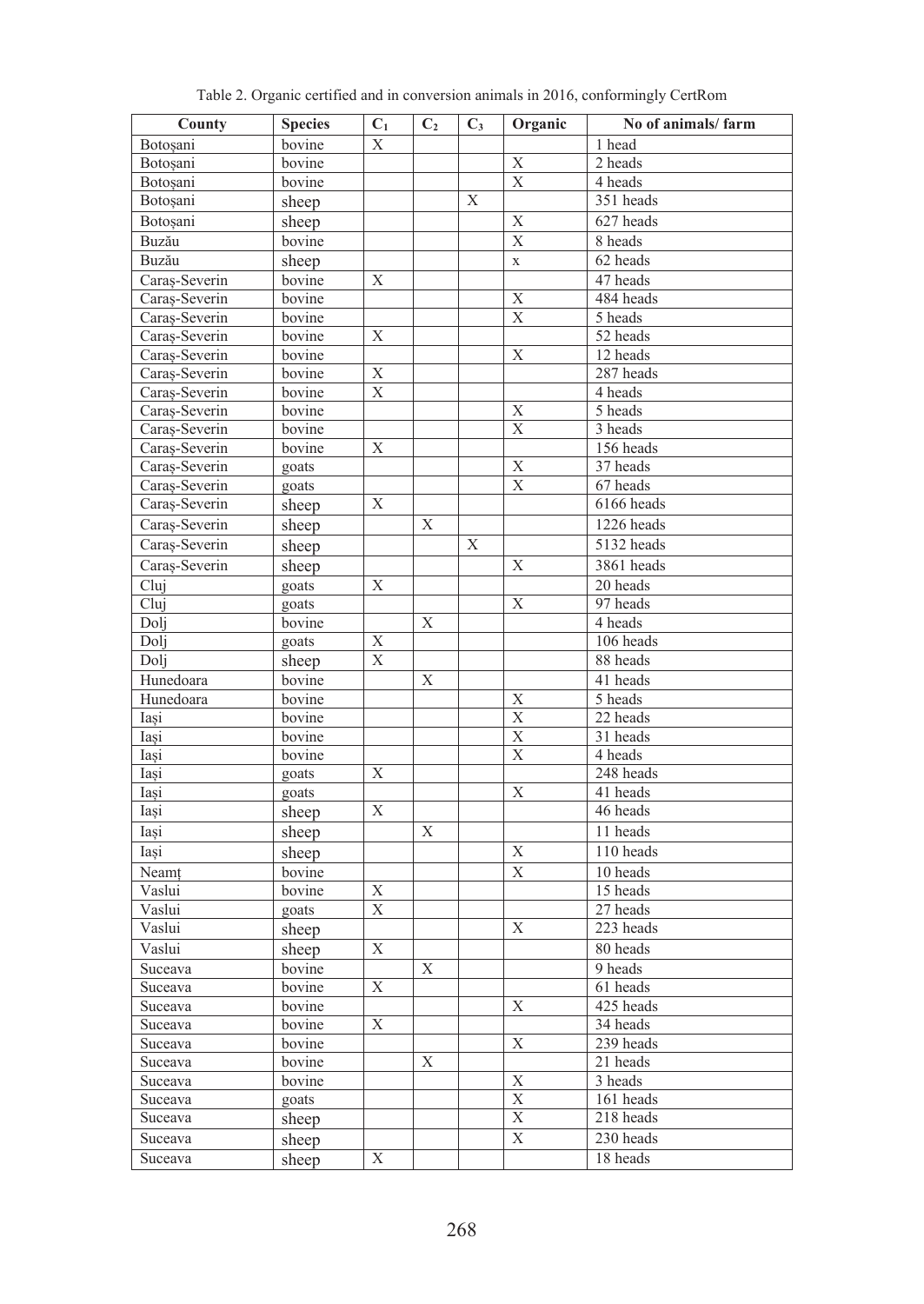| Nr.<br>crt | <b>Species</b> | <b>Number</b> | UM    |
|------------|----------------|---------------|-------|
|            | Bovine         | 1133          | heads |
|            | Sheep          | 6533          | heads |
|            | Goats          | 407           | heads |
|            | Total          | 8073          | heads |

Table 3. Organic certified livestock, conformingly CertRom (Romania, 2015 )



### Chart 1. Organic certified livestock, conformingly CertRom (Romania, 2015 )

| Table 4. Organic certified livestock, conformingly |
|----------------------------------------------------|
| CertRom (Romania, 2016)                            |

| Nr.<br>crt                                                      | <b>Species</b> | <b>Number</b> | <b>UM</b> |
|-----------------------------------------------------------------|----------------|---------------|-----------|
|                                                                 | Bovine         | 1334          | heads     |
| 2                                                               | Sheep          | 6715          | heads     |
| 3                                                               | Goats          | 543           | heads     |
|                                                                 | Total          | 8592          | heads     |
| 7000<br>6000<br>5000<br>4000<br>3000<br>2000<br>1000<br>$\circ$ | Bovine         | Ovine         | Caprine   |

Chart 2. Organic certified livestock, conformingly CertRom (Romania, 2016 )

If between 2001 and 2010 the products obtained from animals reared in organic agriculture shared less than 1% Romanian people preferring traditional products because of the low prices in comparison with those of organic products, in recent years it has highlighted the emergence of increasingly more frequent small self-sustaining organic type farm (Development strategy for agriculture, food industry and forestry in the medium and long term, 2001-2005 and 2005-2010 (MARD).

Also, in regards to the animal sector, whether in 2005 a significant increase of certified organic

livestock, especially sheep and goats, about 13 times more than in the previous years was registered, in the sector of processed products it was found out a significant increase, too, even doubling the organic honey production.

According to CertRom, Romania, in the past two years organically certified farms have seen a genuine territorial expansion in relation to the previous years and from conventional farms. In 2015, a total of 8261 heads animals raised in ecological system has registered (Table 5).

Table 5. Total number of animals reared in organic farming in 2015

| No.            | County        | <b>Number</b> | <b>UM</b> |
|----------------|---------------|---------------|-----------|
|                | Botosani      | 6             | heads     |
| $\overline{2}$ | Buzău         | 71            | heads     |
| 3              | Buzău         | 62            | heads     |
| $\overline{4}$ | Caras-Severin | 6654          | heads     |
| 9              | Clui          | 129           | heads     |
| 10             | Gori          | 4             | heads     |
| 11             | Hunedoara     | 41            | heads     |
| 12             | Iasi          | 434           | heads     |
| 15             | Neamt         | 10            | heads     |
| 16             | Suceava       | 850           | heads     |
|                | Total         | 8261          | heads     |

In 2016 it is noticed an increasing of the total number of animals reared in organic farming conformingly the table below (Table 6).

Table 6. Total number of animals reared in organic farming in 2016

| No.            | County        | <b>Number</b> | <b>UM</b> |
|----------------|---------------|---------------|-----------|
|                | Botosani      | 631           | heads     |
| $\overline{2}$ | Buzău         | 70            | heads     |
| $\mathcal{R}$  | Caras-Severin | 5742          | heads     |
| 4              | Cluj          | 97            | heads     |
| 5              | Hunedoara     | 41            | heads     |
| 6              | Iasi          | 461           | heads     |
| $\overline{7}$ | Neamt         | 10            | heads     |
| 8              | Suceava       | 1273          | heads     |
| 9              | Vaslui        | 223           | heads     |
|                | Total         | 8548          | heads     |

## **CONCLUSIONS**

1. Although in Romania still exists legislative and institutional concerns for the expansion of organic production and the formation of an internal market, we believe that we have a country that has the most of all the natural conditions of organic farming beneficial purposes, what is missing being the financial support but also the farmers encouragement through incentive measures so that they will think more increasingly to conversion.